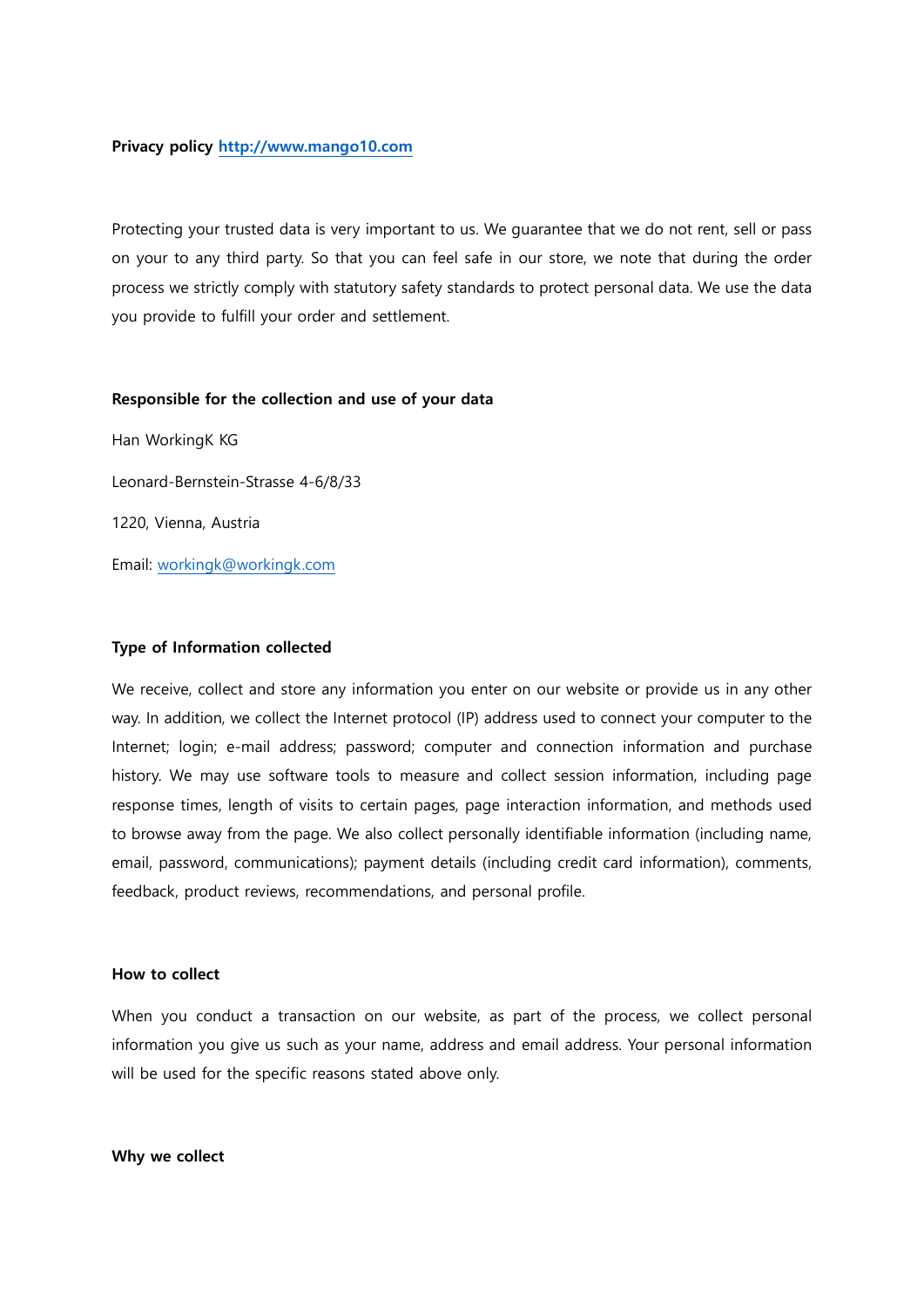We collect such Non-personal and Personal Information for the following purposes:

To provide and operate the Services;

To provide our Users with ongoing customer assistance and technical support;

To be able to contact our Visitors and Users with general or personalized service-related notices and promotional messages;

To create aggregated statistical data and other aggregated and/or inferred Non-personal Information, which we or our business partners may use to provide and improve our respective services;

To comply with any applicable laws and regulations

## How we store, use, share and disclose your site visitors' personal information

Our company is hosted on the Wix.com platform. Wix.com provides us with the online platform that allows us to sell our products and services to you. Your data may be stored through Wix.com's data storage, databases and the general Wix.com applications. They store your data on secure servers behind a firewall.

All direct payment gateways offered by Wix.com and used by our company adhere to the standards set by PCI-DSS as managed by the PCI Security Standards Council, which is a joint effort of brands like Visa, MasterCard, American Express and Discover. PCI-DSS requirements help ensure the secure handling of credit card information by our store and its service providers.

### How we communicate you

We may contact you to notify you regarding your account, to troubleshoot problems with your account, to resolve a dispute, to collect fees or monies owed, to poll your opinions through surveys or questionnaires, to send updates about our company, or as otherwise necessary to contact you to enforce our User Agreement, applicable national laws, and any agreement we may have with you. For these purposes we may contact you via email, telephone, text messages, and postal mail.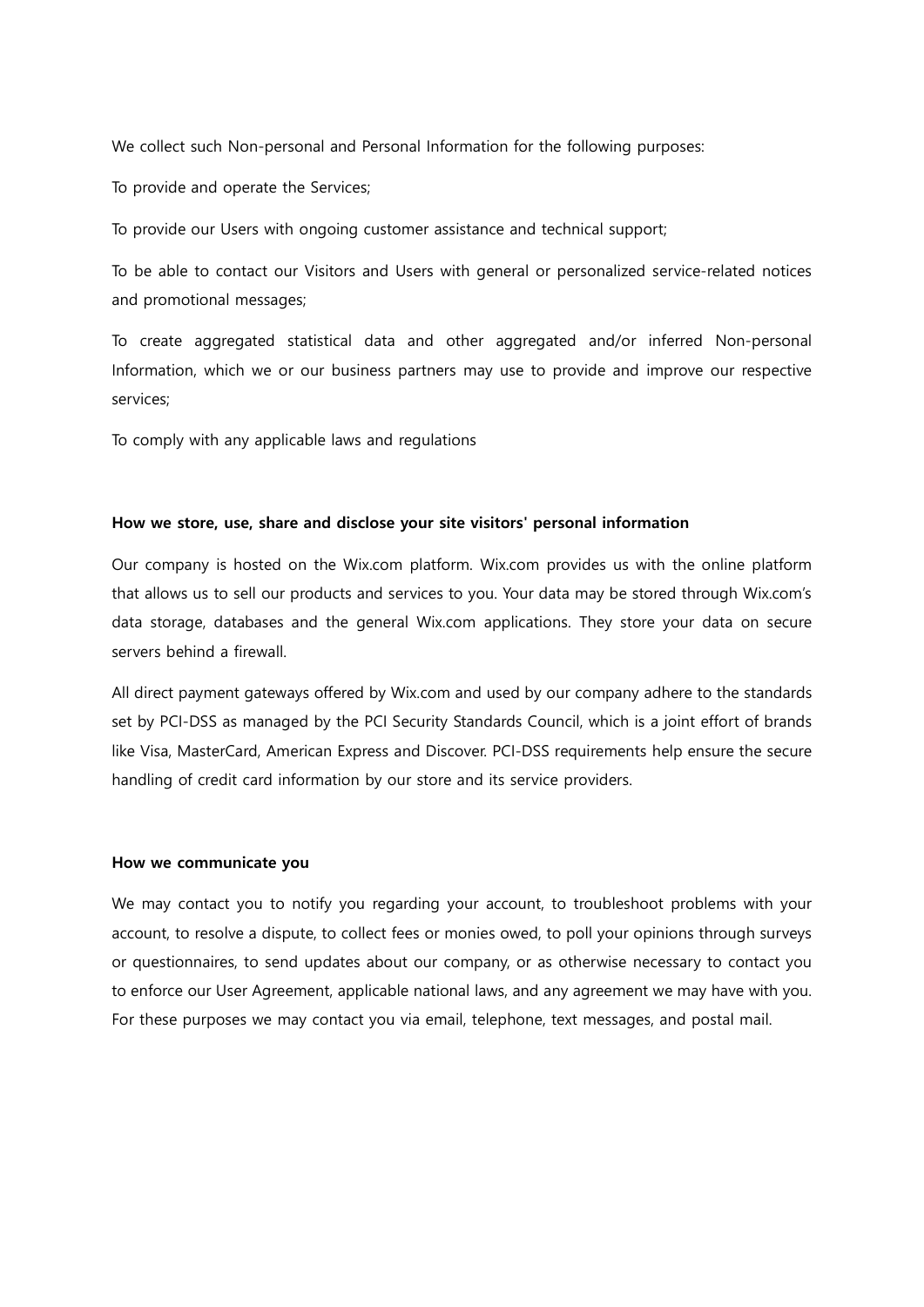# Cookies

You can also visit our shop without using cookies. But some functions in our shop might necessarily require the acceptance of cookies.

### What are cookies and what are they used?

Cookies are stored on your computer as text files which save certain settings in your browser and transmit them. A distinction is made between time-limited cookies, also known as session cookies and persistent cookies. Session cookies are deleted after closing the browser. Permanent cookies are saved for further use in your browser. Password accessibility benefits is on of the function provided by permanent cookies. We use this feature in order for items to remain in your shopping cart after the browser was closed.

# Use of Cookies

To make visiting our website more convenient and to allow the use of certain functions, we use cookies on different pages. Therefore small text files are stored on your device. Some of the cookies we use are deleted after the end of the browser session, so after you close your browser. (so called session cookies). You can set your browser so that you are informed about the use of cookies and decide individually about their acceptance or exclusion in certain cases or in general. In case of the non-acceptance of cookies, the functionality of our site may be limited.

# Google Analytics

"This website uses Google Analytics, a web analytics service provided by Google Inc. (" Google "). Google Analytics uses" Cookies ", in particular text files that are stored on your computer, to help analyze how users interact with our website. Cookies during your use of this website are usually transferred to a server of Google in the US and stored there. In the case of activation of IP Anonymization on this website, your IP address from Google will be within the member states of the European Union or other parties according to the Agreement on the European Economic Area shortened. Only in exceptional cases the full IP address is transmitted to a Google server in the US and shortened there. On behalf of the operator of this site Google will use this information to evaluate the website, compiling reports on website activity and providing other data with website and internet related services to the website operator. Google Analytics makes sure that your transmitted IP address cannot be merged with other Google data. You may refuse the use of cookies by selecting the appropriate settings on your browser; but we point out that you possibly might not have access to certain features of mango10. You can also block the cookie generated data (incl. Your IP address) to Google and the processing of these data by Google, by downloading a browser plugin available at the following link: http://tools.google.com/dlpage/gaoptout?hl=en.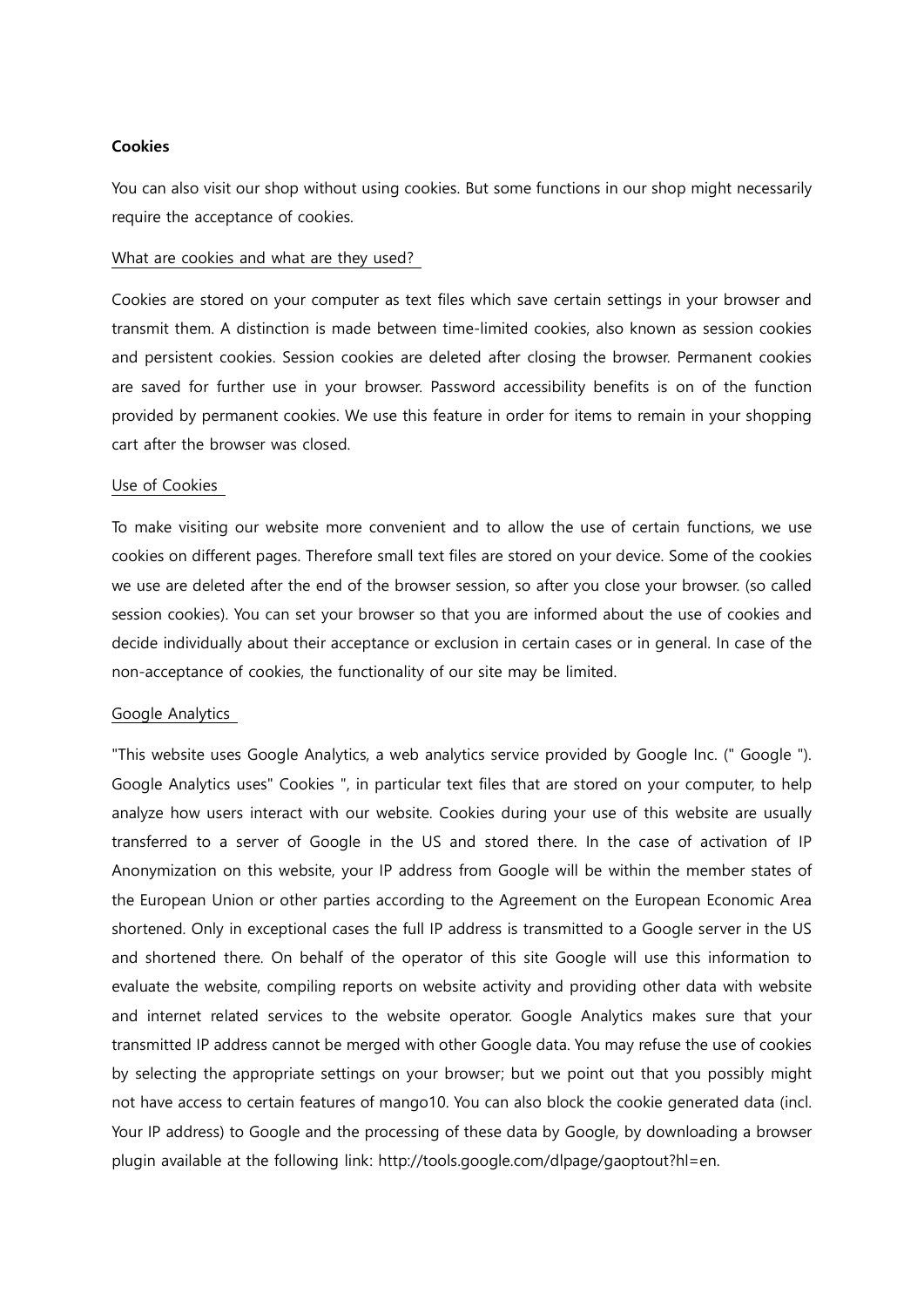### Newsletter and personalized marketing

To receive information about the activities of mango10, it is possible to sign up for a newsletter with you registered mango10 account. Registration for the newsletter is not enabled by default when creating the customer account and can be terminated at any time. In order to allow you to meet your needs the best possible deals to come, we rely on personalized marketing. To this end, we will send you information about products you might like via email. With a short email to workingk@workingk.com. you can unsubscribe the newsletter at any time.

### Secure data transmission with SSL

To protect your data from third parties, we work exclusively with a strictly audited encryption method, the so-called SSL (Secure Sockets Layer). This method encrypts your data when filling the registration form and during payment process, so that when the data is sent through our secure server, no third party is able to obtain any information. Thus you have the assurance that your personal information such as address or telephone number are transmitted exclusively to us. This SSL encryption can be identified by a lock icon on your browser and on he change the URL address of "http" to "https". These two notes are the guarantee for the security of your personal information.

### Social Media Plugins

On our website, so-called social plugins ("Plugins") for the social network Facebook are used, which is operated by Facebook Inc., 1601 S. California Ave, Palo Alto, CA 94304, USA ("Facebook"). The plugins are marked with a Facebook logo or the phrase "social plugin of Facebook" or "Facebook Social Plugin". An overview of the Facebook plugins and their appearance may be found here: http://developers.facebook.com/plugins . When you visit a page of our website that contains a social plugin, your browser makes a direct connection to the Facebook servers. The content of the plugin is transmitted directly from Facebook to your browser and integrated into our side. Through this integration, Facebook receives the information that your browser has accessed the relevant page of our website, even if you do not have a Facebook profile or just are not logged into Facebook. This information (including your IP address) is transmitted from your browser directly to a Facebook server in the US and stored there. If you are logged into Facebook, Facebook can assign to visit our site to your Facebook profile immediately. If you interact with the plugins, for example, the "Like" button or the comment function, this information is also transmitted directly to a Facebook server and stored there. The information will also be posted on your Facebook profile and is visible to your Facebook friends . To learn more about the purpose and scope of data collection, and for further information about your rights and settings options for protecting your privacy, please visit the privacy policies page of Facebook: http://www.facebook.com/policy.php . If you do not want Facebook to collect data via our website and assign it to your account, you must log out on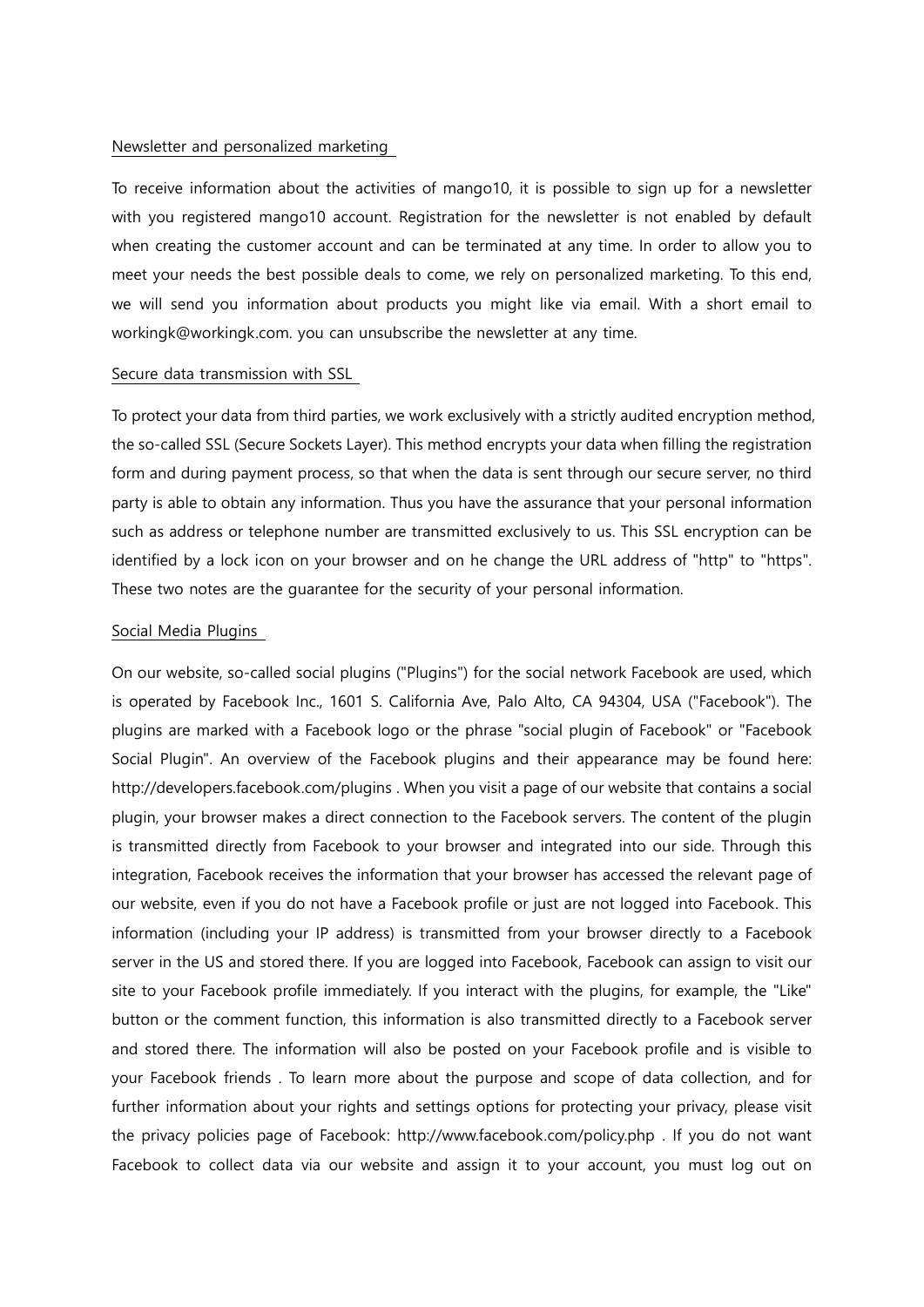Facebook before visiting mango10 . You can prevent the loading of the Facebook plug-ins with addons for your browser completely, for example, with the "Facebook Blocker" (http://webgraph.com/resources/facebookblocker/).

Using Google+ plugins (eg "+1" button) on our website, so called social plugins ("Plugins") the social network Google+ is operated by Google Inc., 1600 Amphitheatre Parkway, Mountain View, CA 94043 ( "Google").

The plugins include the "+1" button on a white or colored background of our website. You can find an overview of the Google plugins and their appearance here: https://developers.google.com/+/plugins . When you visit a page of our website that contains a social plugin, your browser makes a direct connection to the servers of Google. The content of the plugin is transmitted from Google directly to your browser and integrated into the side. By integrating these services, Google receives the information that your browser has accessed on the relevant page of our website, even if you have a profile on Google+ or are not currently logged in Google+. This information (including your IP address) is transmitted from your browser directly to a Google server in the US and stored there. If you are logged in Google+, Google may assign your visit to our site directly to your Google+ profile. If you interact with the plugins, for example, when pressing the "+1" button, the corresponding information is also sent directly to a Google server and stored there. To learn more about the purpose and scope of data collection, and for further information about your rights and settings options for protecting your privacy, please visit the privacy policies page of Google: http://www.google.com/intl/de/+/policy /+1button.html .If you do not want Google to collect and assign data to your acctoung, you must log out of Google services before visiting mango10. You can prevent the loading of the Facebook plug-ins with add-ons for your browser completely, for example, with the "NoScript" (http://noscipt.net/).

We are also using Twitter plugins (eg "Tweet" button) on our website, so called social plugins ("Plugins") of the popular micro-blogging service Twitter. This service is operated by Twitter Inc., 1355 Market St, Suite 900, San Francisco, CA 94103 , USA ("Twitter"). The plugins are usually marked with a Twitter logo, for example in the form of a blue "Twitter- bird". You can find an overview of Twitter plugins and their appearance here: https://twitter.com/about/resources/buttons . When you visit a page of our website that contains a social plugin, your browser makes a direct connection to the servers of Twitter. The content of the plugin is transmitted directly from Twitter to your browser and integrated into the website. By integrating this service, Twitter receives the information that your browser has accessed on relevant page of our website, even if you have a profile on Twitter or are currently not logged in to Twitter. This information (including your IP address) is transmitted from your browser directly to a server of Twitter in the US and stored there. If you are logged into Twitter, Twitter can assign your visit to our site to your Twitter account directly. If you interact with